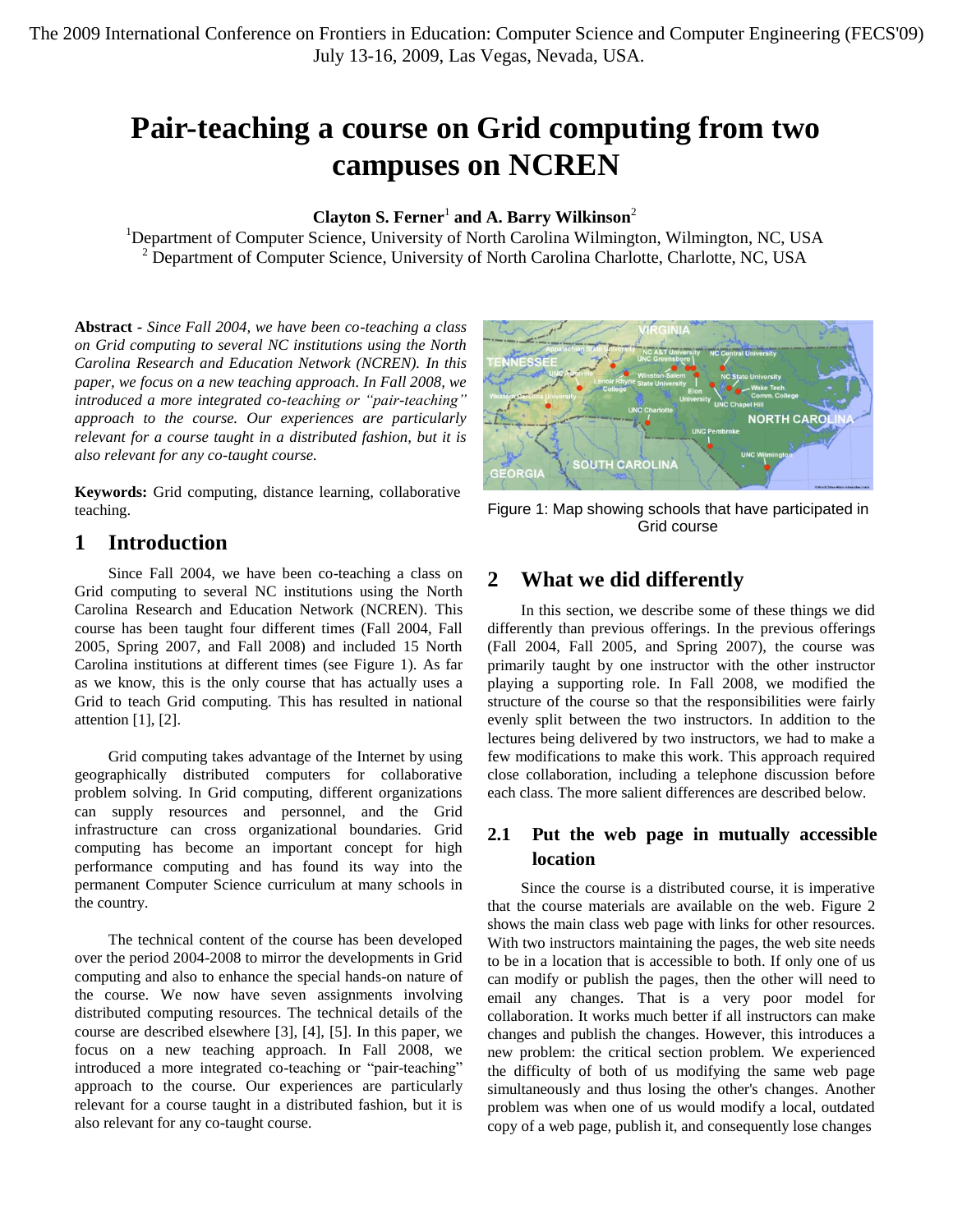

Figure 2: Class web page accessible by all instructors

made by the other instructor. So with multiple professors maintaining the web pages, two classic computer science problems need to be addressed: the critical section problem and the cache coherence problem.

The cache coherence problem is easy to address. Whenever one of us wished to modify a web page, he must first download a fresh copy from the server and modify that. The critical section problem is also fairly easy to address. We addressed the problem with a pseudo implementation of Peterson's solution to the critical section problem. Whenever one of us wished to modify a web page, he would need to send the other an email indicating his desire to modify the page and which page he wanted to modify. If his own email inbox was absent of an email from the other instructor wishing to modify that same page, he could then proceed. After saving, uploading, and publishing that page, the instructor would send an email to the other indicating its completion.

### **2.2 Split lectures**

We tried to have each of us lecture approximately the same amount. This can be done in two ways: each lecture is divided into two halves or we simply alternate lectures. We actually used a combination of these two methods because breaks in lecture topics would naturally occurs at varying

intervals and instructors are better informed, knowledgeable, prepared, or suited for different topics. Some days, one of us would lecture for approximately half of the period, and then the other would lecture for the remaining period. Other times, one instructor would lecture for the entire period or several days, and then the other instructor would take over for about the same length of time. The subject matter dictated this division. This alternating of lecturer helped to break the monotony of listening to one person speak. It is best if the speaker is lecturing from slides he or she authored, but this is not always possible. Figure 3 shows a picture of video transmission with instructors and other classrooms.

### **2.3 Split assignments**

Each instructor wrote a different assignment. We tried to have the number of assignments written by each instructor be the same, but with seven assignments, this was not perfectly balanced. The choice of assignments was done to align with who gave the lecture on that material covered by the assignment. Also, the instructor who wrote an assignment had responsibility for grading it. This certainly makes sense from an instructor's view point. The downside to this is the potential for different grading standards or process for different assignments.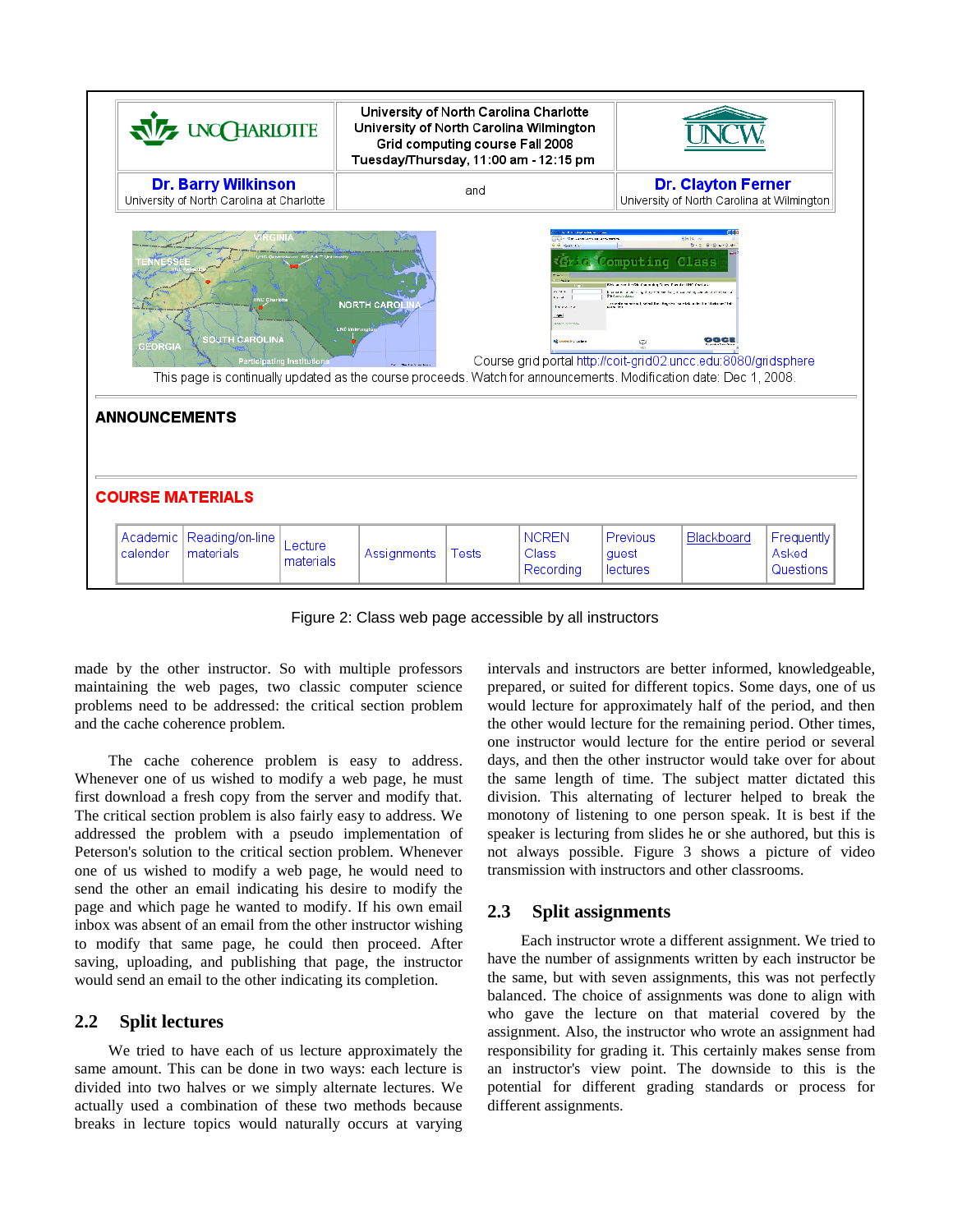

Figure 3: Picture of video transmission with instructors and other classrooms

#### $2.4$ **FAQ**

The nature of Grid computing is that there are many mistakes that can be made along the way. The error messages or results that one sees is not always indicative of the error. Computer Science students experience this when they are first learning to program. The error messages produced by the compiler are quite often different or in a different location than the actual error. It requires experience to interpret the error message in order to figure out the real problem. To help the students with this, we maintained a FAQ page on the course web site (shown in Figure 4). Although, this took some additional effort for us to maintain, it ended up being a time saver in the long term. Instead of answering the same question individually for more the 50 percent of the class, we would copy the question and answer to the FAQ for all students to access. It did not take long for the students to learn to look for the FAQ first before emailing their question.

## **FREQUENTLY ASKED QUESTIONS**

Modification date: Oct 14, 2008

- Portal Frrors
	- 1. I cannot get a job to execute from the portal.
	- 2. I cannot get a valid proxy.
- Command line Frrors
	- 3. I cannot login to torvalds.cis.uncw.edu.
	- 4. When I try to run the globusrun-ws command, I'm getting an error that says "OpenSSL Error: pem lib.c:401: in library: PEM routines, function PEM\_do\_header: bad password read"
	- 5. When I try to run the globusrun-ws command, I'm getting an error that says "Fault string: org.globus.wsrf.impl.security.authorization.exceptions.AuthorizationException: '.........' is not authorized to use operation:

{http://www.globus.org/08/2004/delegationService}requestSecurityToken on this service"

6. When I try to run the globusrun-ws command, I'm getting an error that says "Fault string: org.globus.wsrf.impl.security.authorization.exceptions.AuthorizationException: '.........' is not authorized to use operation:

{http://www.globus.org/08/2004/delegationService}requestSecurityToken on this service"

- 7. When I try to run my java program, I'm getting an error that says "Exception in thread 'main' java.lang.NoClassDefFoundError: ........"
- 8. When I try to run my java program, I'm getting an error that says "Exception in thread 'main' java.lang.UnsupportedClassVersionError: Bad version number in .class file"
- 9. When I try to run a program, I'm getting an error that says "Invalid executable path ".........""
- 10. When I try to run a java program, I can't find where the results.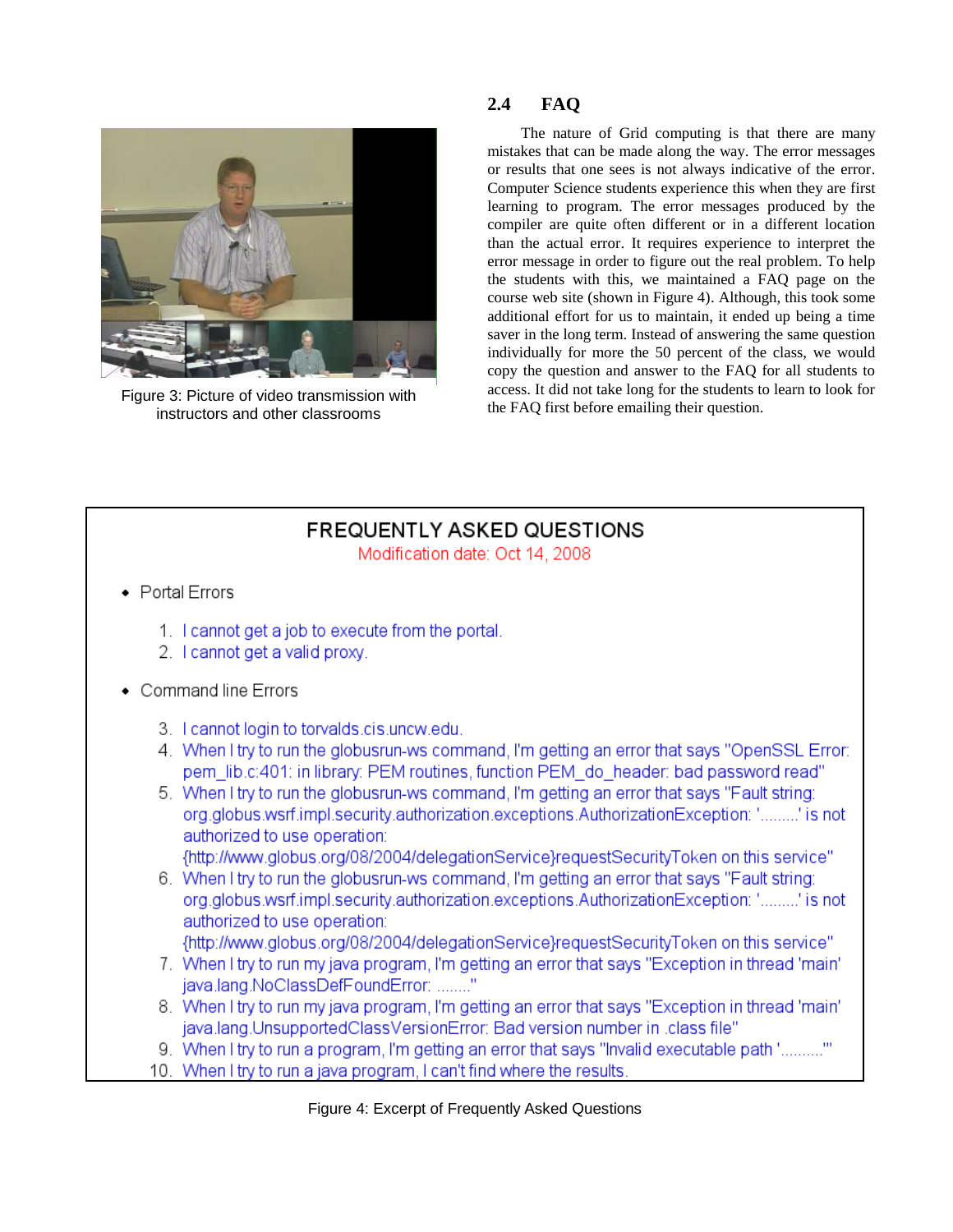|   | <b>Statement</b>                                                                                                | Mean $(n=12)$ | <b>SD</b> |
|---|-----------------------------------------------------------------------------------------------------------------|---------------|-----------|
| 1 | The course stimulated my thinking about Grid computing.                                                         | 4.75          | 0.45      |
| 2 | The course enriched my understanding of key concepts and principles.                                            | 4.67          | 0.49      |
| 3 | The course materials enhanced my learning.                                                                      | 4.58          | 0.51      |
| 4 | The lesson sequence supported my learning.                                                                      | 4.42          | 0.51      |
| 5 | Course assignments were instrumental to my learning.                                                            | 4.42          | 0.67      |
| 6 | The instructional media (e.g. web pages, videos) enhanced my learning.                                          | 4.42          | 0.79      |
| 7 | My questions were adequately addressed by the instructors.                                                      | 4.33          | 0.65      |
| 8 | The instructional methods used in the course facilitated my learning.                                           | 4.33          | 0.65      |
| 9 | I was encourage to participate actively                                                                         | 4.33          | 0.65      |
|   | $10$ I was encouraged to take responsibility for my own learning.                                               | 4.33          | 1.15      |
|   | 11 The course delivery method (remote lecture and online materials) was<br>conducive to my learning.            | 4.17          | 0.94      |
|   | 12 The knowledge and competencies I developed in this course will contribute to<br>my professional performance. | 4.08          | 0.79      |
|   | 13 Interaction with classmates assisted my learning.                                                            | 3.33          | 1.15      |
|   | 14 How would you rate the level at which the course material was presented?*                                    | 3.25          | 1.42      |

Table 1: End-of-the-semester survey results

Scale: Strongly Disagree (0) – Strongly Agree (5)

 $*$  Too Easy (0) – Too Difficult (5)

The real benefit of the FAQ will probably be experienced the next time the course is taught. The FAQ was continually updated through the due date for each assignment. Even though we tried to anticipate student errors, there were still errors we could not anticipate and the FAQ page evolved throughout the semester.

### **3 Successes/Failures**

The changes that we made to the course listed in the previous section all improved the experience of the students in the classroom. We consider those to be successes.

What did not work well and what needs improvement is the interaction with the students. Teaching a distance course, in which most of the students are watching a transmission of the instructor and material, is not conducive to student interaction. There is already an intrinsic reluctance by students to speak up and ask questions. When students are in an environment where their picture and voice is broadcast to other sites, they are even more reluctant to speak. Furthermore, the class was recorded and a video stream was available on the Internet.

We intended to have more time in class where we reviewed previous topics and asked the students questions to access their level of understanding as well as to facilitate more class discussion. We were not very successful with this idea. Having a review session and preparing questions adds to the preparation time for the course. Since this review material must take a lower priority than preparing lecture material, it was quite often neglected.

### **4 What we learned**

An external evaluator administered an end-of-thesemester survey for the students to fill out. Of the 39 students eligible for the survey, only 12 (31%) responded. There were several Likert-style questions, where the students indicated a level of agreement with a statement, 0 meaning "Strongly Disagree" or "Too Easy" and 5 meaning "Strongly Agree" or "Too Difficult". Table 1 shows the mean and standard deviations for the scores given on these questions.

Most of the responses to the statements were between 4 (Agree) to 5 (Strongly Agree) with low standard deviations. Statements 6-8 and 11 are most relevant to this paper. These scores show us that the experience of learning in a distance classroom and our efforts to co-teach the course are largely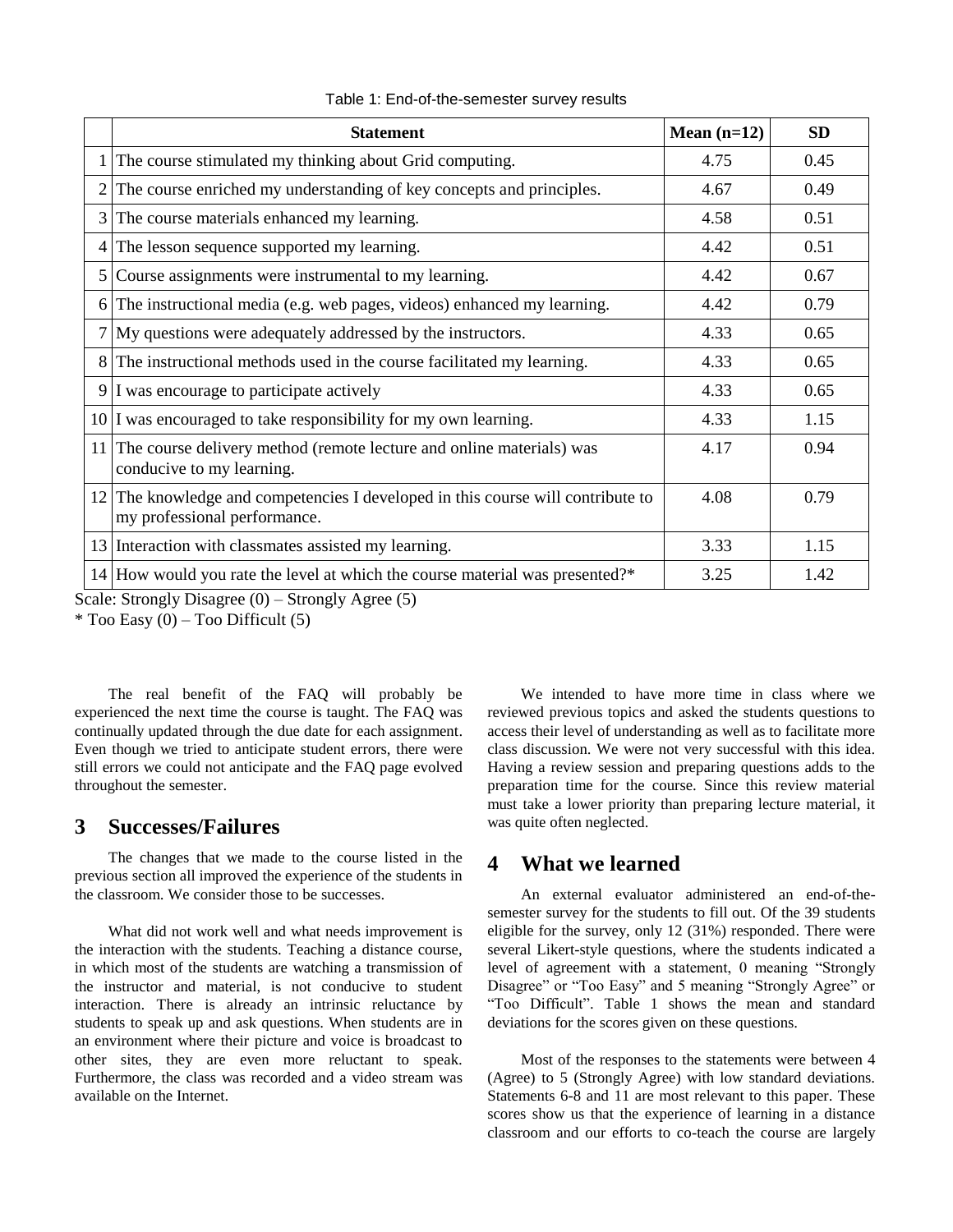successes. We are please and perhaps a little surprised to get such a good response to feedback on the instructional media and delivery method. The response of 4.33 to the statement, "My questions were adequately addressed by the instructors" is probably a result of having the FAQ page.

There are high standard deviations for the responses to statements 10 and 14. This indicates that the students were marginally challenged by the content of the course, and we should step up the level in the next offering.

Finally, there is a relatively low score in response to the statement, "Interaction with classmates assisted my learning." Although this was not a primary goal for our course, this might be indicative of the low level of classroom interaction. In the section of the survey where the students may enter comments for suggestions, most of the comments related to specifics of the assignments or tests. There were, however, comments where students indicated their desire to have a session before or after class for them to ask questions. We allowed and encouraged students to ask questions during class. Although there were some students that felt comfortable asking questions during class, comments like these indicate that there is still a level of reluctance in speaking up during class in a distance-education environment. This is an issue that needs to be addressed. We have two suggestions we might try in the next offering of this course. First, we can try turning off the recording of the class for the video stream during a period when we allow and encourage student questions. Second, we can allow another method for questions to be presented, such as email or some anonymous transmission.

### **5 Previous Work**

The concept of team teaching in which teachers collaborate on the curriculum is used extensively in elementary, middle and high schools. It has been explored in colleges and universities. Sample publications include [6] and [7]. Collaboration across institutions has also been reported [8]. Sometimes, the team is formed because of the interdisciplinary nature of the course and each instructor provides specific skills. Our work differs from previous work in that the course topic itself is about collaborative computing (Grid computing). Both instructors are capable of teaching the whole course and can support the other directly. Our course is co-taught mostly in each class period and not separate classes each. It uses the teleconferencing facilities and shared web sites. The motive of our work, as others, is to improve the teaching environment, but our case focuses on the distance learning environment and a highly technical computer science subject.

### **6 Summary**

Our approach of "pair-teaching" has a number of distinct advantages:

- Shorter more focused lectures divided between the  $\bullet$ instructors
- $\bullet$ Students are exposed in one class period to differing lecturing styles providing more interest
- The instructors complement each others' strengths for the benefit of the class
- As one instructor makes their presentation, the other  $\bullet$ instructor can assist in guiding discussions.

We have used our pair-teaching approach for a specific distributed computing course (Grid computing), but the approach is applicable to any Computer Science course taught at one site or taught in a distance learning environment. The actual subject matter is not significant. Our objective is to improve the delivery of course content and improve the learning environment.

We plan to offer this course again in Spring 2010 and use this style of pair-teaching again. We will try to address the shortcomings we experience. However, we feel that this pedagogy was largely a success and warrants its continued use.

### **7 Acknowledgements**

Partial support for this work was provided by the National Science Foundation's Course, Curriculum, and Laboratory Improvement (CCLI) program under Award Nos. 0410667/533334 and 0737318/0737269/0737208. Any opinions, findings, and conclusions or recommendations expressed in this material are those of the author(s) and do not necessarily reflect the views of the National Science Foundation.

Surveys were administered and results were collected and analyzed by East Main Education Consulting, LLC.

### **8 References**

[1] K. Yurkewicz, "Distributed Classes For Distributed Computing," Science Grid This Week, December 14, 2005, repeated in GridToday, December 19, 2005.

[2] C. Ferner and B. Wilkinson, "Opinion - New Developments in Teaching Grid Computing Across North Carolina," International Science Grid This Week (iSGTW), March 26, 2008.

[3] M. A. Holliday, B. Wilkinson, J. House, S. Daoud, and C. Ferner, "A Geographically-Distributed, Assignment-Structured Undergraduate Grid Computing Course," SIGCSE 2005 Technical Symposium on Computer Science Education, St. Louis, Missouri, February 23 - 27, 2005.